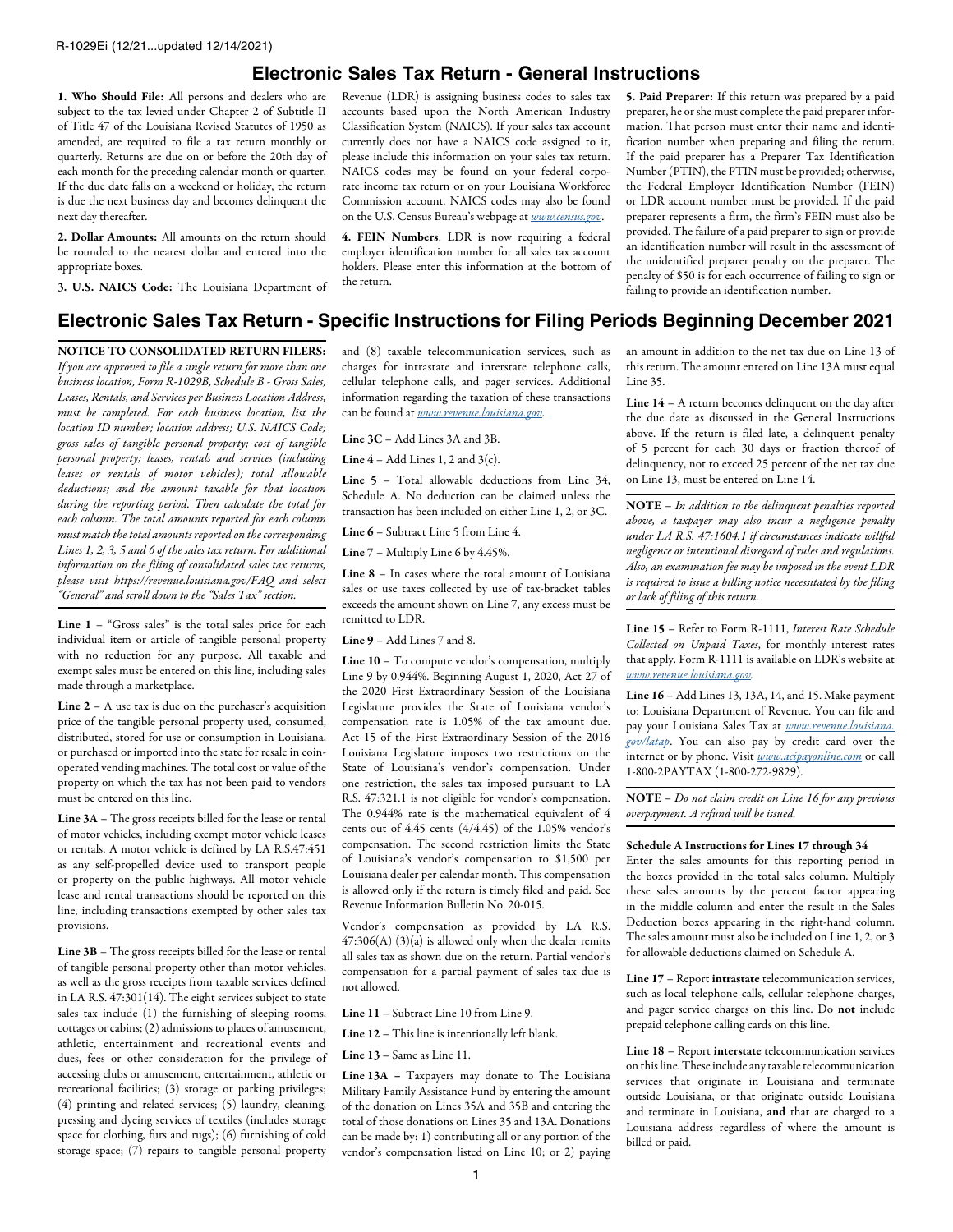R-1029Ei (12/21...updated 12/14/2021)

Line 19 – Enter sales of prepaid telephone calling cards. Prepaid telephone calling cards are paid in advance in predetermined amounts that decline with use.

Line 20 – Sales of electricity and natural gas or energy for nonresidential use are subject to 2% state sales tax beginning 7/1/2018.

Line 21 – Steam and bulk or utility water used for other than residential use are subject to 2% state sales tax beginning 7/1/2018.

Line 22 – Sales of boiler fuel when used for nonresidential (business) purposes are subject to 2% state sales tax beginning  $7/1/2018$ . This includes coal, lignite, nuclear fuel and natural gas used to generate electricity.

Line 23 – Enter the sale, importation, lease or rental of manufacturing machinery and equipment by a qualifying manufacturer, as defined by LA R.S. 47:301(3)(i).The first \$50,000 of qualifying farm equipment should be reported on Schedule A-1, Codes 5059 or 5061, whichever is most appropriate.

Line 24A – Enter exempt leases or rentals of motor vehicles.

Line 24B - Enter sales to U.S. government, State of Louisiana, or any parish and municipal government or to any agency, board, commission or instrumentality of federal, state or local governments.

Line 25 – Enter sales of prescription drugs.

Line 26 – Enter sales of food items for further preparation and consumption in the home.

Line 27 – Enter sales of electricity, natural gas, bulk water, butane, propane, and other residential heating fuels to residential customers. Do not include sales to business, commercial, or governmental customers. See Revenue Information Bulletins 02-020 and 04-015 for additional information.

Line 28 – Enter sales of tangible personal property delivered or shipped to customers outside the territorial boundaries of Louisiana by common carrier or your owned or leased vehicles.

Line 29 – The gross sales of tangible personal property for resale are exempt from the payment of sales tax, provided the purchaser furnishes a valid exemption certificate indicating that the purchaser is entitled to purchase taxfree for resale purposes.

Line 30 – Enter cash discounts, sales returns and allowances.

Line 31 – Enter sales of tangible personal property sold to lease/rental dealers for lease or rental in arm's length transactions. Lease/rental dealers must claim exemption using Form R-1344, *Purchases of Tangible Personal*  *Property for Rent or Lease, Other than Motor Vehicles Sales Tax Exemption Certificate,* and must be registered to collect and remit sales taxes on all rental receipts. Sales to dealers who furnish an operator with the leased/rented property are not eligible for this exemption.

Line 32 – Enter sales of gasoline, diesel and motor fuels that road use (motor fuel) tax has been paid. Sales of these items for resale must be reported on Line 29.

Line 33 – Enter the amount from Schedule A-1, Line 21.

Line 34 – Add Lines 17 through 33 (Allowable Deduction Column). Enter the sum here and on Line 5. No item can be included as a deduction unless the item has been included on either Line 1, 2, or 3C.

Line 35A – Enter the amount of vendor's compensation that is to be donated to The Louisiana Military Family Assistance Fund. Line 35A cannot exceed Line 10.

Line 35B – Enter any additional payment that is to be donated to The Louisiana Military Family Assistance Fund.

Line 35 Total – The total of Lines 35A and 35B must be entered on Line 13A on the front of the return.

## **Instructions for Schedule A-1**

NOTE: Sales codes are the same for the exemption in prior periods BUT the rate may have changed.

- 1. Enter your Louisiana Revenue Account number.
- 2. Enter the sales, purchases for use, leases, rentals or sales of services description, identifying code and the total dollar amount of transactions for the period in the appropriate spaces.

| <b>Schedule Number</b> | <b>Schedule Name</b>           | <b>State Sales Tax Rate</b> |  |
|------------------------|--------------------------------|-----------------------------|--|
| Schedule A-1           | Transactions subject to 0% tax | 0%                          |  |

3. Use one line for each different code or type of transaction for the reporting period.

4. In order to be exempted, the transaction must be included on Lines 1, 2 or 3 of the Louisiana General Sales Tax return.

5. Add all the lines in the schedule and enter on the TOTAL line of the schedule and on the appropriate line on Schedule A (Line 33) of the Louisiana General Sales Tax Return.

**Visit our web site at** *[www.revenue.louisiana.gov](http://www.revenue.louisiana.gov)* **for tax, registration, and filing information. For additional assistance, call, visit or write:**

Louisiana Department of Revenue P.O. Box 3138 Baton Rouge, LA 70821-3138 (855) 307-3893 [www.revenue.louisiana.gov/latap](http://www.revenue.louisiana.gov/latap)



**DISCOVER** 

You can also pay your Louisiana Sales Tax by credit card over the internet or by phone. Visit *[www.acipayonline.com](http://www.acipayonline.com)* or call 1-800-2PAYTAX (1-800-272-9829).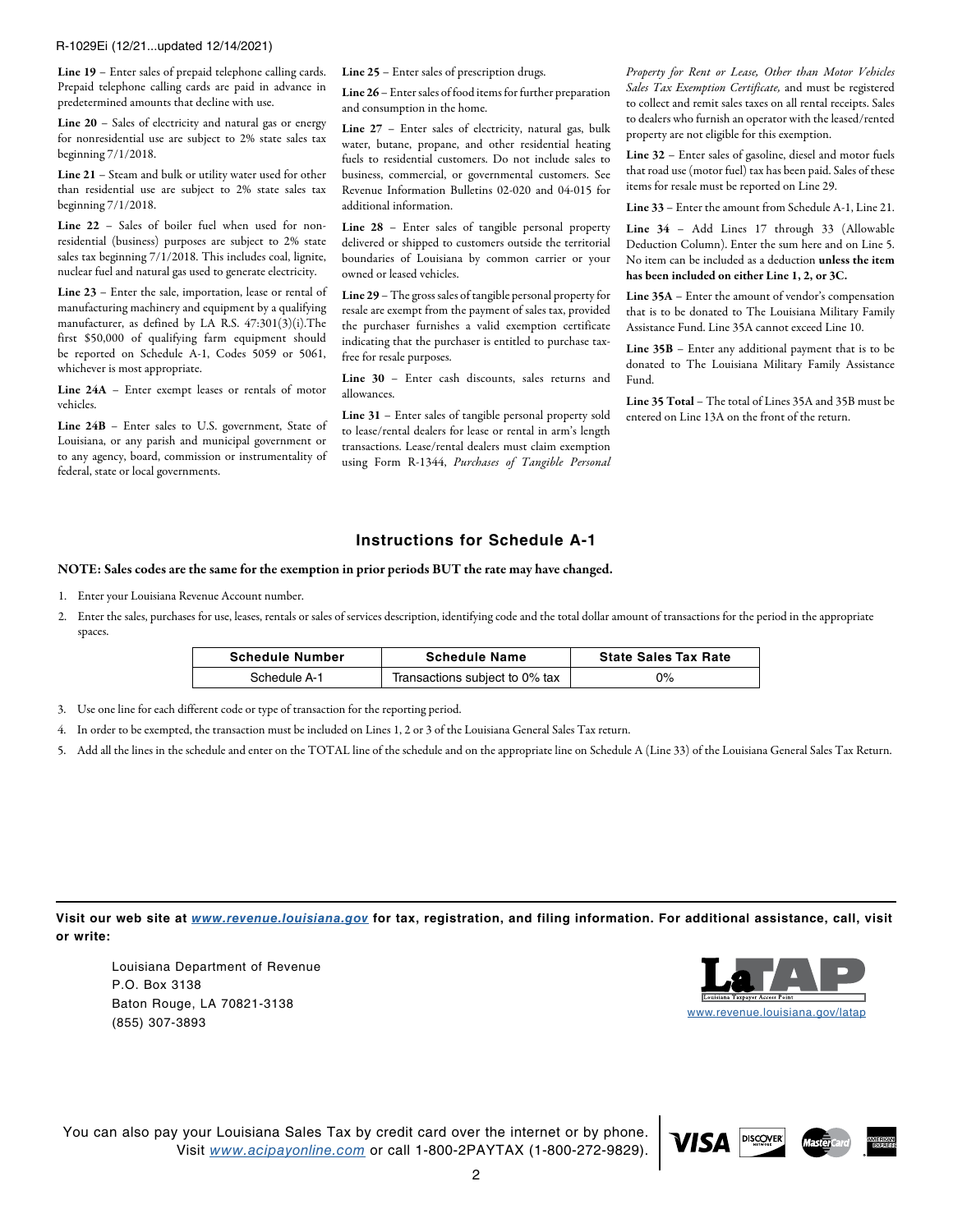$\overline{\phantom{a}}$ 

| <b>SCHEDULE A-1</b><br>(Transactions subject to 0% tax)                     |                                                                                                                                                                                                                                                                                                                                                                                                                                                                                                                                                                                       |             |                          |
|-----------------------------------------------------------------------------|---------------------------------------------------------------------------------------------------------------------------------------------------------------------------------------------------------------------------------------------------------------------------------------------------------------------------------------------------------------------------------------------------------------------------------------------------------------------------------------------------------------------------------------------------------------------------------------|-------------|--------------------------|
| <b>Louisiana Revised</b><br><b>Statute</b>                                  | <b>Description</b>                                                                                                                                                                                                                                                                                                                                                                                                                                                                                                                                                                    | Tax<br>Rate | <b>Exemption</b><br>Code |
|                                                                             | <b>Agricultural, Forestry and Fishing</b>                                                                                                                                                                                                                                                                                                                                                                                                                                                                                                                                             |             |                          |
| 47:301(16)(f)                                                               | Pharmaceuticals administered to livestock used for agricultural purchases. Must have approved Form<br>R-1091, Commercial Farmer Certification.                                                                                                                                                                                                                                                                                                                                                                                                                                        | 0%          | 1087                     |
| 47:305(A)(1)                                                                | The gross proceeds derived from the sale of livestock, poultry, and other farm products direct from<br>the farm provided that such sales are made directly by the producers.                                                                                                                                                                                                                                                                                                                                                                                                          | 0%          | 5000                     |
| 47:305(A)(2)                                                                | Gross proceeds derived from the sale of livestock at public sales sponsored by breeders' or registry<br>associations or livestock auction markets. Racehorses entered in races and claimed at any racing<br>meet held in Louisiana.                                                                                                                                                                                                                                                                                                                                                   | 0%          | 5001                     |
| 47:301(10)(e)<br>47:305(A)(3)<br>47:305(A)(4)(b)(i)<br>47:305(A)(4)(b)(iii) | Sales of raw agricultural commodities to be utilized in producing crops or animals for market.<br>Includes the sales of feed and feed additives sold for agricultural or commercial purposes.<br>Commercial purposes include purchasing, producing, or maintaining of animals including breeding<br>stock, for resale. The sale of feed for animals held for personal use are not exempt and are subject<br>to state sales tax. See Code 5004 for sales of feed and feed additives for business use. Must have<br>approved Form R-1091, Commercial Farmer Certification.              | 0%          | 5003                     |
| 47:305(A)(4)(b)(ii)                                                         | Sales of feed and feed additives for animals used for business purposes.                                                                                                                                                                                                                                                                                                                                                                                                                                                                                                              | 0%          | 5004                     |
| 47:305(A)(5)(a)                                                             | Sales of materials, supplies, equipment, fuel and related items other than vessels used in the<br>production and harvesting of crawfish.                                                                                                                                                                                                                                                                                                                                                                                                                                              | 0%          | 5005                     |
| 47:305(A)(5)(b)                                                             | Sales of bait and feed used in the production and harvesting of crawfish.                                                                                                                                                                                                                                                                                                                                                                                                                                                                                                             | 0%          | 5006                     |
| 47:305(A)(6)                                                                | Sales of materials, supplies, equipment, fuel, bait, and related items other than vessels used in the<br>production and harvesting of catfish.                                                                                                                                                                                                                                                                                                                                                                                                                                        | 0%          | 5007                     |
| 47:305(B)                                                                   | Farm products produced by farmers and used by the farmers and their families.                                                                                                                                                                                                                                                                                                                                                                                                                                                                                                         | 0%          | 5008                     |
| 47:305(D)(1)(f)<br>47:305.3                                                 | Sales of seeds, fertilizers and containers to farmers. Must have approved Form R-1091, Commercial<br><b>Farmer Certification.</b>                                                                                                                                                                                                                                                                                                                                                                                                                                                     | 0%          | 5016                     |
| 47:305.8                                                                    | Sales of pesticides to be used for agricultural purposes. Must have approved Form R-1091,<br><b>Commercial Farmer Certification.</b>                                                                                                                                                                                                                                                                                                                                                                                                                                                  | 0%          | 5040                     |
| 47:305.20                                                                   | Purchases of fishing boats, supplies, fuel, lubricants, and repairs for the boats by licensed<br>commercial fishermen.                                                                                                                                                                                                                                                                                                                                                                                                                                                                | 0%          | 5057                     |
| 47:301(13)(c)<br>47:305.25(A)(1-2)<br>47:305.25(A)(3)                       | First \$50,000 of sales price of new farm equipment used in poultry production. First \$50,000 of<br>the sales price of certain rubber-tired farm tractors, cane harvesters, cane loaders, cotton pickers,<br>combines, hay balers, and attachments and sprayers. Includes clippers, cultivators, discs, plows,<br>spreaders, irrigation wells, drives, motors, and equipment. Must qualify as a commercial farmer<br>under LA R.S. 47:305.25. Amounts over \$50,000 should be reported on line 23 of Schedule A. Must<br>have approved Form R-1091, Commercial Farmer Certification. | 0%          | 5059                     |
| 47:305.25(A)(4)<br>47:305.25(A)(5)                                          | First \$50,000 of the sales price of other farm implements and equipment used for agricultural pur-<br>poses in the production of food and fiber and on the farm facilities used to dry or store grain or any<br>materials used to construct such on the farm facilities. Must qualify as a commercial farmer under<br>LA R.S. 47:305.25. Amounts over \$50,000 should be reported on line 23 of Schedule A. Must have<br>approved Form R-1091, Commercial Farmer Certification.                                                                                                      | 0%          | 5061                     |
| 47:305.37                                                                   | Sales of diesel fuel, butane, propane, or other liquefied petroleum gases to farmers. Must have<br>approved Form R-1091, Commercial Farmer Certification.                                                                                                                                                                                                                                                                                                                                                                                                                             | 0%          | 5067                     |
| 47:305.25(A)(6)<br>47:305.63                                                | Sales of polyroll tubing for commercial farm irrigation. Must have approved Form R-1091,<br>Commercial Farmer Certification.                                                                                                                                                                                                                                                                                                                                                                                                                                                          | 0%          | 5095                     |
| 47:305.24                                                                   | Purchases of feed, seed, and fertilizer by student farmers as provided in LA R.S. 47:305.24. Must<br>have approved Form R-1098, Student Farmers Certification.                                                                                                                                                                                                                                                                                                                                                                                                                        | 0%          | 5107                     |
| 47:305.4                                                                    | Sales of separately metered utilities to commercial farmers for on-farm storage. Must have approved<br>Form R-1091, Commercial Farmer Certification.                                                                                                                                                                                                                                                                                                                                                                                                                                  | 0%          | 5110                     |
| General                                                                     |                                                                                                                                                                                                                                                                                                                                                                                                                                                                                                                                                                                       |             |                          |
| 47:301(3)(a)<br>47:301(13)(a)                                               | Separately stated installation charges and separately stated labor charges for installation of tangible<br>personal property.                                                                                                                                                                                                                                                                                                                                                                                                                                                         | 0%          | 1002                     |
| 47:301(6)(b)                                                                | Room rentals gross proceeds from camp and retreat facilities owned and operated by nonprofit<br>organizations.                                                                                                                                                                                                                                                                                                                                                                                                                                                                        | 0%          | 1012                     |
| 47:301(6)(c)                                                                | Room rentals at certain homeless shelters. Room rental charge must be less than \$20/day.                                                                                                                                                                                                                                                                                                                                                                                                                                                                                             | 0%          | 1013                     |
| 47:301(7)(f)<br>47:301(10)(q)(ii)<br>47:301(18)(e)(ii)                      | Sales, leases, rentals and use of educational materials and equipment used for classroom<br>instruction to approved parochial and private and elementary and secondary schools.                                                                                                                                                                                                                                                                                                                                                                                                       | 0%          | 1018                     |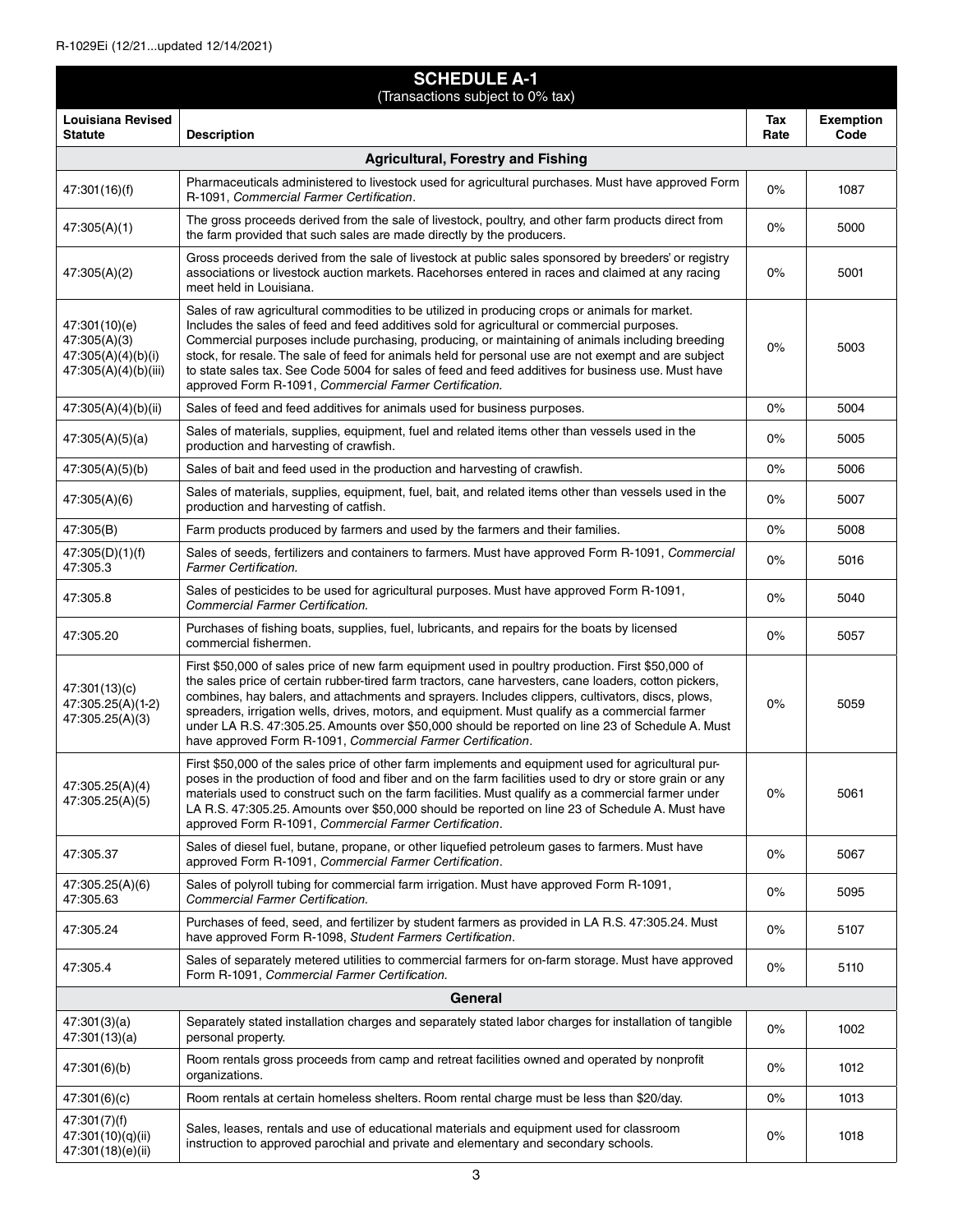| <b>SCHEDULE A-1</b> Continued<br>(Transactions subject to 0% tax) |                                                                                                                                                                                                                                                                                      |             |                          |
|-------------------------------------------------------------------|--------------------------------------------------------------------------------------------------------------------------------------------------------------------------------------------------------------------------------------------------------------------------------------|-------------|--------------------------|
| <b>Louisiana Revised</b><br><b>Statute</b>                        | <b>Description</b>                                                                                                                                                                                                                                                                   | Tax<br>Rate | <b>Exemption</b><br>Code |
|                                                                   | General (continued)                                                                                                                                                                                                                                                                  |             |                          |
| 47:301(7)(g)<br>47:301(10)(r)<br>47:301(18)(f)                    | Sales, leases or rentals of tangible personal property by Boys State of Louisiana, Inc., and Girls<br>State of Louisiana, Inc.                                                                                                                                                       | 0%          | 1019                     |
| 47:301(8)(b)                                                      | Sales made to members of the Louisiana Assoc. of Independent Colleges and Universities.                                                                                                                                                                                              | $0\%$       | 1024                     |
| 47:301(8)(f)                                                      | Purchases or sales by approved nonprofit entities or charitable institutions that sell donated goods<br>and spend 75% or more of revenue providing job training, job placement, employment or other<br>support programs for people with workplace disabilities or disadvantages.     | $0\%$       | 1028                     |
| 47:301(10)(b)                                                     | Sales of tangible personal property through vending machines.                                                                                                                                                                                                                        | $0\%$       | 1031                     |
| 47:301(10)(c)(i)(aa)<br>47:301(18)(d)(i)                          | Sales of materials for further processing into articles of tangible personal property for sale at retail.                                                                                                                                                                            | $0\%$       | 1032                     |
| 47:301(10)(c)(ii)(bb)                                             | Isolated or occasional sales of tangible personal property.                                                                                                                                                                                                                          | $0\%$       | 1035                     |
| 47:301(10)(h)                                                     | Sales of food products by Girl Scouts, Boy Scouts, Big Brother and Big Sister Organizations.                                                                                                                                                                                         | $0\%$       | 1039                     |
| 47:301(10)(i)<br>47:301(18)(a)(i)                                 | Purchases of tangible personal property by food banks. Includes donations of food by retail dealers.<br>See RIB 16-026 for additional information.                                                                                                                                   | $0\%$       | 1041                     |
| 47:301(10)(o)                                                     | Sales or purchases of fire-fighting equipment by volunteer fire departments or public fire departments.                                                                                                                                                                              | $0\%$       | 1046                     |
| 47:301(10)(q)(i)<br>47:301(18)(e)(i)                              | Sales by approved parochial and private elementary and secondary schools.                                                                                                                                                                                                            | 0%          | 1048                     |
| 47:301(10(s)<br>47:301(13)(f)<br>47:301(14)(j)<br>47:301(18)(g)   | Funeral directing services. Nontaxable service.                                                                                                                                                                                                                                      | 0%          | 1050                     |
| 47:301(10)(aa)(i)                                                 | Purchase of toys to donate to children by nonprofit organizations exempt from federal taxation under<br>IRC 501(c)(3).                                                                                                                                                               | $0\%$       | 1055                     |
| 47:301(10)(cc)                                                    | Purchase of textbooks and course-related software by certain private postsecondary academic<br>institutions.                                                                                                                                                                         | $0\%$       | 1057                     |
| 47:301(10)(ff)<br>47:305.14(A)(4)                                 | Sales of tangible personal property by the Military Department which occur on military installations.<br>Includes sales by thrift shops located on military installations.                                                                                                           | $0\%$       | 1060                     |
| 47:301(13)(a)<br>47:305(C)                                        | Market value of a like item traded in on a sale of tangible personal property.                                                                                                                                                                                                       | $0\%$       | 1063                     |
| 47:301(3)(a)<br>47:301(13)(a)                                     | Separately stated finance charges and service charges.                                                                                                                                                                                                                               | $0\%$       | 1064                     |
| 47:301(14)(b)(i)(aa)                                              | Admission charges to athletic events of colleges and universities, if qualifying under LA R.S. 39:467<br>or LA R.S. 39:468.                                                                                                                                                          | 0%          | 1073                     |
| 47:301(14)(b)(iv)                                                 | Admissions to camp and retreat facilities owned and operated by nonprofit organizations.                                                                                                                                                                                             | $0\%$       | 1076                     |
| 47:301(14)(g)(i)(bb)                                              | Repairs performed in Louisiana when the repaired property is delivered out of state.                                                                                                                                                                                                 | $0\%$       | 1077                     |
| 47:301(16)(b)(i)                                                  | Stocks, bonds, notes or other obligations and securities. Nontaxable intangible property.                                                                                                                                                                                            | $0\%$       | 1082                     |
| 47:301(16)(b)(ii)                                                 | Qualifying sales of gold, silver, or numismatic coins, or platinum, gold or silver bullion.                                                                                                                                                                                          | $0\%$       | 1083                     |
| 47:301(16)(b)(iii)                                                | Proprietary geophysical survey information or geophysical data analysis furnished under a restricted<br>use agreement. Nontaxable service.                                                                                                                                           | $0\%$       | 1084                     |
| 47:301(16)(e)                                                     | Certain work products created by professionals licensed under Title 37 in the normal course of their<br>professional business. Work products that are duplicated without modification for sale to multiple<br>purchasers and sales of software are not included. Nontaxable service. | $0\%$       | 1086                     |
| 47:301(16)(g)                                                     | Used factory built homes and 54% of price of new factory built homes.                                                                                                                                                                                                                | $0\%$       | 1088                     |
| 47:301(16)(l)                                                     | Other constructions permanently attached to the ground.                                                                                                                                                                                                                              | $0\%$       | 1093                     |
| 47:301(10)(q)(ii)<br>47:301(18)(a)(i)                             | Sale or donation to a Louisiana school that meets the definition in LA R.S. 17:236 or to a public or<br>recognized independent institution of higher education of property originally purchased for resale.                                                                          | $0\%$       | 1099                     |
| 47:301(14)                                                        | Separately stated transportation charges from the place of sale to the buyer's selected destination.                                                                                                                                                                                 | $0\%$       | 1114                     |
| 47:303(B)                                                         | Sales of motor vehicles subject to title and registration at OMV.                                                                                                                                                                                                                    | $0\%$       | 1115                     |
| 47:301(14)                                                        | Fees and licenses not subject to Louisiana General Sales Tax.                                                                                                                                                                                                                        | $0\%$       | 1116                     |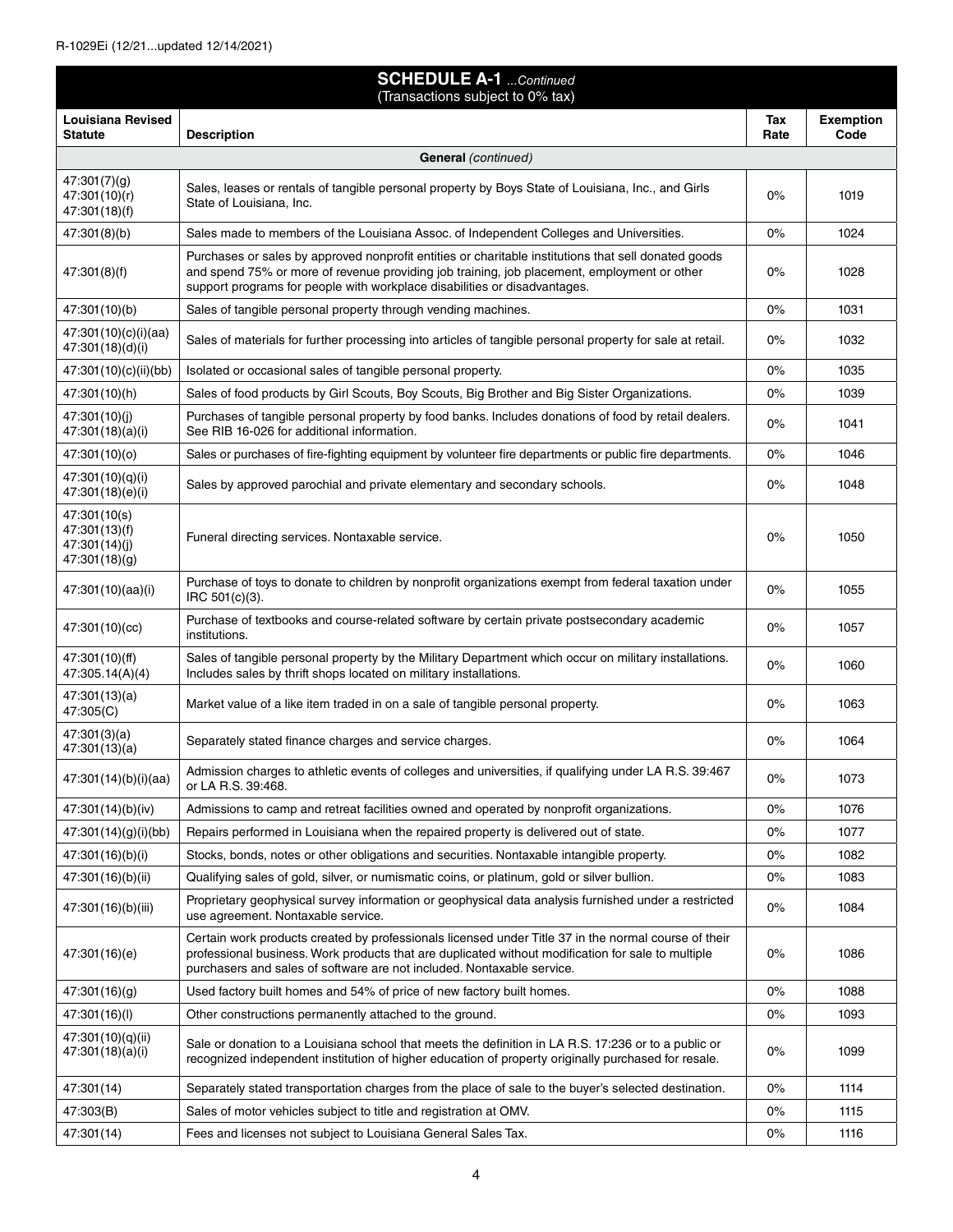| <b>SCHEDULE A-1</b> Continued<br>(Transactions subject to 0% tax) |                                                                                                                                                                                                                                                                      |             |                          |
|-------------------------------------------------------------------|----------------------------------------------------------------------------------------------------------------------------------------------------------------------------------------------------------------------------------------------------------------------|-------------|--------------------------|
| <b>Louisiana Revised</b><br><b>Statute</b>                        | <b>Description</b>                                                                                                                                                                                                                                                   | Tax<br>Rate | <b>Exemption</b><br>Code |
|                                                                   | <b>General</b> (continued)                                                                                                                                                                                                                                           |             |                          |
| 47:301(14)                                                        | Services not subject to Louisiana General Sales Tax (includes lottery sales, postage sales,<br>consulting fees, etc.).                                                                                                                                               | 0%          | 1117                     |
| 47:301(14)(b)(i)                                                  | Admission charges to athletic events and entertainment events of elementary and secondary<br>schools.                                                                                                                                                                | 0%          | 1119                     |
| 47:301(14)(b)(i)                                                  | Membership fees or dues of nonprofit or civic associations.                                                                                                                                                                                                          | 0%          | 1120                     |
| 47:301(14)(g)(iv)                                                 | Surface preparation, coating and painting of certain military or transport aircraft with an out-of-state<br>FAA registration address.                                                                                                                                | 0%          | 1121                     |
| 47:340.1                                                          | Sales made through a marketplace and the sales tax was collected and remitted by a marketplace<br>facilitator. Gross sales made through marketplaces must be included on Line 1 of the sales tax<br>return.                                                          | $0\%$       | 1122                     |
| 47:301(7)(m)                                                      | Lease or rental of tangible personal property for the purpose of re-lease or re-rental to short-term<br>equipment rental dealers with a NAICS of 532412 or 532310.                                                                                                   | 0%          | 1123                     |
| 47:305(D)(1)(i)                                                   | New boats, vessels or other water craft removed from stock or kept in inventory for use as<br>demonstrators.                                                                                                                                                         | 0%          | 5020                     |
| 47:305(D)(1)(i)                                                   | Aircraft removed from stock or kept in inventory for use as demonstrators.                                                                                                                                                                                           | 0%          | 5021                     |
| 47:305(D)(1)(u)                                                   | Adaptive driving equipment and motor vehicle modifications prescribed by a physician, licensed<br>chiropractor, or driver rehabilitation specialist licensed by the state.                                                                                           | 0%          | 5029                     |
| 47:305(D)(2)                                                      | Sales of meals by certain educational institutions, medical facilities, mental institutions and<br>occasional meals furnished by educational, religious or medical organizations.                                                                                    | 0%          | 5030                     |
| 47:305.6                                                          | Sales of admission tickets by Little Theater organizations.                                                                                                                                                                                                          | 0%          | 5038                     |
| 47:305.7                                                          | Sales of tickets to musical performances of nonprofit musical organizations.                                                                                                                                                                                         | 0%          | 5039                     |
| 47:305.10(B)(4)                                                   | Sales of motor boats purchased for exclusive use outside the state.                                                                                                                                                                                                  | 0%          | 5043                     |
| 47:305.13                                                         | Sales of admissions to entertainment events sponsored by domestic nonprofit charitable, religious<br>and educational organizations.                                                                                                                                  | 0%          | 5045                     |
| 47:305.14(A)(1)(a)                                                | Admissions, parking fees, and sales of tangible personal property at certain fund-raising events<br>sponsored by qualifying organizations.                                                                                                                           | 0%          | 5046                     |
| 47:305.15                                                         | Sales and purchases by certain organizations that provide training for blind persons. Sales or<br>purchases made by blind vendors.                                                                                                                                   | 0%          | 5052                     |
| 47:305.16                                                         | Cable television installation and repair services to immovable property.                                                                                                                                                                                             | $0\%$       | 5053                     |
| 47:305.17                                                         | Receipts from coin-operated washing and drying machines in commercial laundromats.                                                                                                                                                                                   | 0%          | 5054                     |
| 47:305.18                                                         | Sales of outside gate admissions and parking fees at fairs and festivals sponsored by nonprofit<br>organizations.                                                                                                                                                    | 0%          | 5055                     |
| 47:305.38                                                         | Sales or purchases by sheltered workshops for persons or supported employment providers as<br>defined in LA R.S. 39:1604.4 for persons with intellectual disabilities licensed by the La. Dept. of Health.                                                           | 0%          | 5068                     |
| 47:305.39                                                         | Purchase of butane, propane and liquefied petroleum gases for private residential consumption. See<br>RIB 16-021 for additional information.                                                                                                                         | 0%          | 5069                     |
| 47:305.46                                                         | Purchases made with U.S. Dept. of Agriculture food stamp coupons and purchases made under the<br>Women, Infants, and Children's Program.                                                                                                                             | 0%          | 5076                     |
| 47:305.59(A)                                                      | Sales or purchases of construction materials by Habitat for Humanity affiliates, Fuller Center<br>for Housing covenant partners and the Make It Right Foundation located in Louisiana when the<br>materials are for use in constructing new residences in Louisiana. | 0%          | 5092                     |
| 47:305.66                                                         | Sales to parish councils on aging.                                                                                                                                                                                                                                   | 0%          | 5098                     |
| 47:305.59(B)                                                      | Sales of construction materials to certain animal shelters purchased between October 1, 2021 and<br>June 30, 2025, when construction begins between July 1, 2021 and June 30, 2025.                                                                                  | 0%          | 5109                     |
| 47:302(D)                                                         | Advertising services rendered by advertising businesses including but not limited to advertising<br>agencies, design firms, and print and broadcast media. Does not include advertising items that are<br>mass-produced. Nontaxable Service.                         | 0%          | 7009                     |
| 47:303.1                                                          | Sales to direct pay permit holders (DP numbers) or for hire carriers (FH numbers).                                                                                                                                                                                   | 0%          | 7011                     |
| 39:467                                                            | Sales in and admissions to the Caesars Superdome, Smoothie King Center, The Shrine on Airline<br>and the Cajundome. Does not include sales of tangible personal property at trade shows or similar<br>events held in these arenas.                                   | $0\%$       | 7016                     |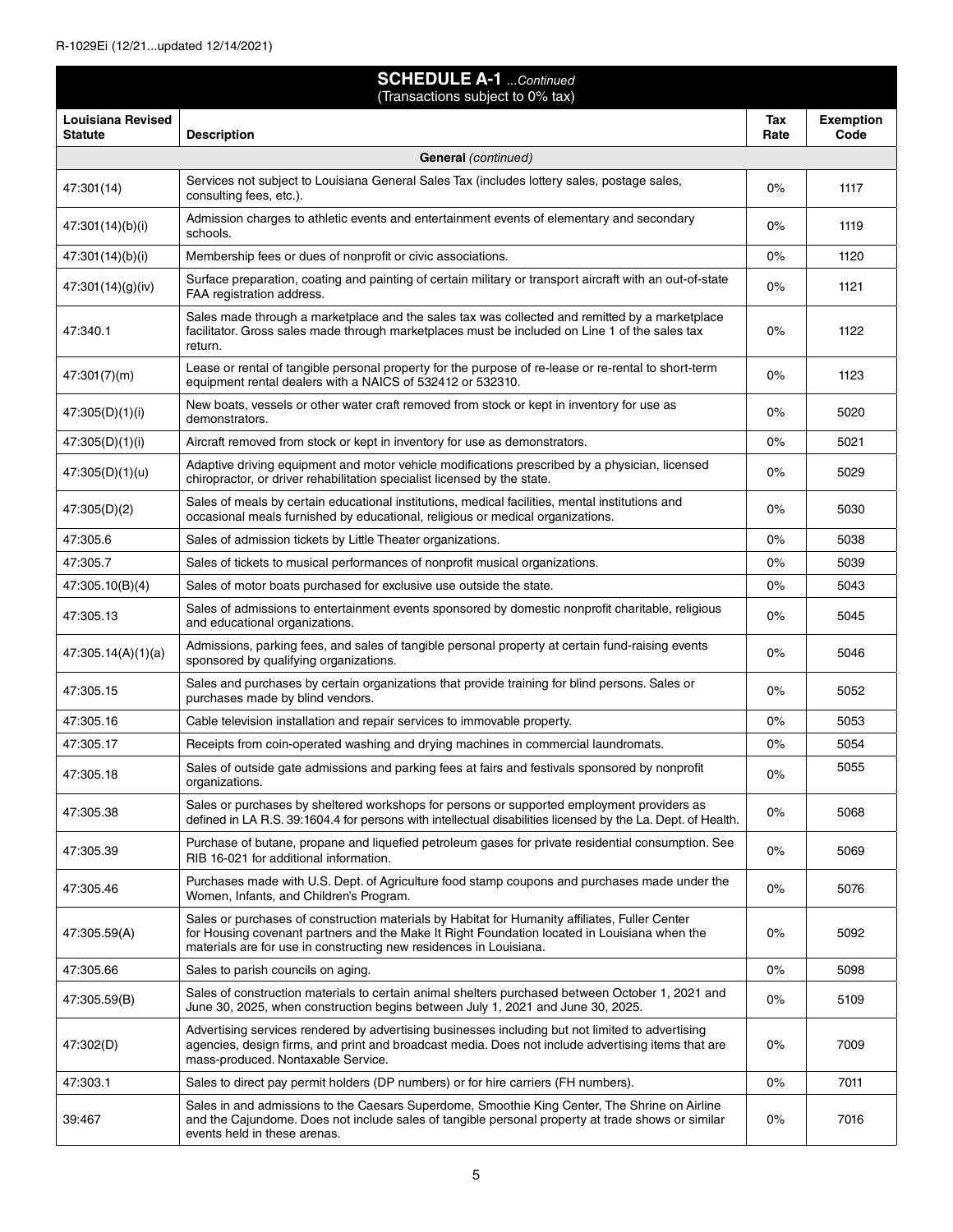| <b>SCHEDULE A-1</b> Continued<br>(Transactions subject to 0% tax) |                                                                                                                                                                                                                                                                                                                                                     |             |                          |
|-------------------------------------------------------------------|-----------------------------------------------------------------------------------------------------------------------------------------------------------------------------------------------------------------------------------------------------------------------------------------------------------------------------------------------------|-------------|--------------------------|
| Louisiana Revised<br><b>Statute</b>                               | <b>Description</b>                                                                                                                                                                                                                                                                                                                                  | Tax<br>Rate | <b>Exemption</b><br>Code |
|                                                                   | <b>General</b> (continued)                                                                                                                                                                                                                                                                                                                          |             |                          |
| 39:468                                                            | Sales in and admissions to Rapides Parish Coliseum, SugArena, Lamar Dixon Center and certain<br>other public facilities not included in LA R.S. 39:467. Parish tax authorities must exempt event also for<br>the exemption to apply. Does not include sales of tangible personal property at trade shows or similar<br>events held in these arenas. | $0\%$       | 7017                     |
| 39:467                                                            | Fifty percent of the cost price of admission tickets to events other than athletic contests or large<br>scale bid-upon events which were not under contract on or before 9/1/2016, held in the Caesars<br>Superdome, Smoothie King Center, The Shrine on Airline and the Cajundome.                                                                 | 0%          | 7018                     |
| 39:468                                                            | Fifty percent of the cost price of admission tickets to events, other than athletic contests or large<br>scale bid-upon events which were not under contract on or before 9/1/2016, held in certain other<br>public facilities not included in LA R.S. 39:467.                                                                                      | $0\%$       | 7019                     |
|                                                                   | <b>Industry and Manufacturing</b>                                                                                                                                                                                                                                                                                                                   |             |                          |
| 47:301(3)(c)                                                      | Separately stated charges to install board roads for oilfield operators.                                                                                                                                                                                                                                                                            | 0%          | 1004                     |
| 47:301(3)(k)                                                      | Sales and purchases of tangible personal property consumed in the manufacturing process<br>(fuses, belts, felts, wires, conveyor belts, lubricants and motor oils) by logging, wood product and<br>paper manufacturers. Includes sales and purchases of repairs and maintenance of manufacturing<br>machinery and equipment.                        | $0\%$       | 1011                     |
| 47:301(7)(b)                                                      | Gross proceeds from rentals or leases of certain oilfield property for re-lease or re-rental.                                                                                                                                                                                                                                                       | 0%          | 1014                     |
| 47:301(7)(c)<br>47:301(14)(h)                                     | Rentals or leases of property to be used in the performance of a contract with the U.S. Department<br>of the Navy for the overhaul of a U.S. Navy vessel.                                                                                                                                                                                           | 0%          | 1015                     |
| 47:301(7)(k)                                                      | Lease or rental with an operator.                                                                                                                                                                                                                                                                                                                   | 0%          | 1022                     |
| 47:301(10)(c)(ii)(aa)                                             | Sales of electricity for chlor-alkali manufacturing processes.                                                                                                                                                                                                                                                                                      | 0%          | 1034                     |
| 47:301(14)(g)(iii)<br>47:305(I)                                   | Sales of labor, materials, services and supplies used for the repair, renovation, or conversion of<br>any drilling rig or machinery and equipment which become component parts of any drilling rig used<br>exclusively for the exploration or development of minerals in federal offshore area.                                                     | 0%          | 1078                     |
| 47:301(16)(o)                                                     | Sales or purchases of machinery and equipment by certain utilities with a NAICS sector code 22111,<br>electric power generation.                                                                                                                                                                                                                    | 0%          | 1096                     |
| 47:305.1                                                          | Sales and use of 50-ton vessels and new component parts and sales of certain materials and<br>services to vessels operating in foreign and interstate coastwise commerce.                                                                                                                                                                           | 0%          | 5035                     |
| 47:305.10                                                         | Property purchased for exclusive use outside the state (offshore).                                                                                                                                                                                                                                                                                  | 0%          | 5042                     |
| 47:305.19                                                         | Gross proceeds/receipts from the lease or rental of vessels for use in the federal offshore area in<br>mineral production or for providing services to those engaged in mineral production.                                                                                                                                                         | 0%          | 5056                     |
| 47:305(D)(1)(b)                                                   | Use of steam produced through the processing of a raw agricultural product used in a manufacturing<br>facility by a manufacturer with a NAICS code in Sector 11.                                                                                                                                                                                    | $0\%$       | 5105                     |
| 47:305(D)(1)(d)                                                   | Sales and purchases of electricity for use in production activities from stripper wells.                                                                                                                                                                                                                                                            | $0\%$       | 5106                     |
| 12:425                                                            | Sales to nonprofit electrical co-ops.                                                                                                                                                                                                                                                                                                               | $0\%$       | 7003                     |
| <b>Medical</b>                                                    |                                                                                                                                                                                                                                                                                                                                                     |             |                          |
| 47:301(7)(e)<br>47:301(10)(p)<br>47:301(18)(c)                    | Purchases and leases of tangible personal property and sales of services to hospitals that provide<br>free care to all patients. Includes supplies and equipment which are reasonably necessary for the<br>operation of a free hospital.                                                                                                            | 0%          | 1017                     |
| 47:301(10)(d)                                                     | Sales of any human tissue transplants, including human organs, bone, skin, cornea, blood, or blood<br>products.                                                                                                                                                                                                                                     | $0\%$       | 1036                     |
| 47:301(16)(j)                                                     | Materials used directly in the collection of blood.                                                                                                                                                                                                                                                                                                 | $0\%$       | 1091                     |
| 47:301(16)(k)                                                     | Apheresis kits and leuko reduction filters.                                                                                                                                                                                                                                                                                                         | 0%          | 1092                     |
| 47:305(D)(1)(k)                                                   | Sales or use of orthotic devices, prosthetic devices, hearing aids, prescription eyeglasses, contact<br>lenses, and wheelchairs prescribed by physicians, optometrists or licensed chiropractors used<br>exclusively by patient for personal use.                                                                                                   | $0\%$       | 5023                     |
| 47:305(D)(1)(l)                                                   | Sales of ostomy, colostomy, ileostomy devices and equipment.                                                                                                                                                                                                                                                                                        | 0%          | 5024                     |
| 47:305(D)(1)(s)                                                   | Sales or use of medical devices that are used by a patient in the treatment of any disease under the<br>supervision of a physician or administered by a physician, nurse, or other health care professional.                                                                                                                                        | $0\%$       | 5027                     |
| 47:305(D)(1)(t)                                                   | Sales or use of restorative materials used by dentists.                                                                                                                                                                                                                                                                                             | 0%          | 5028                     |